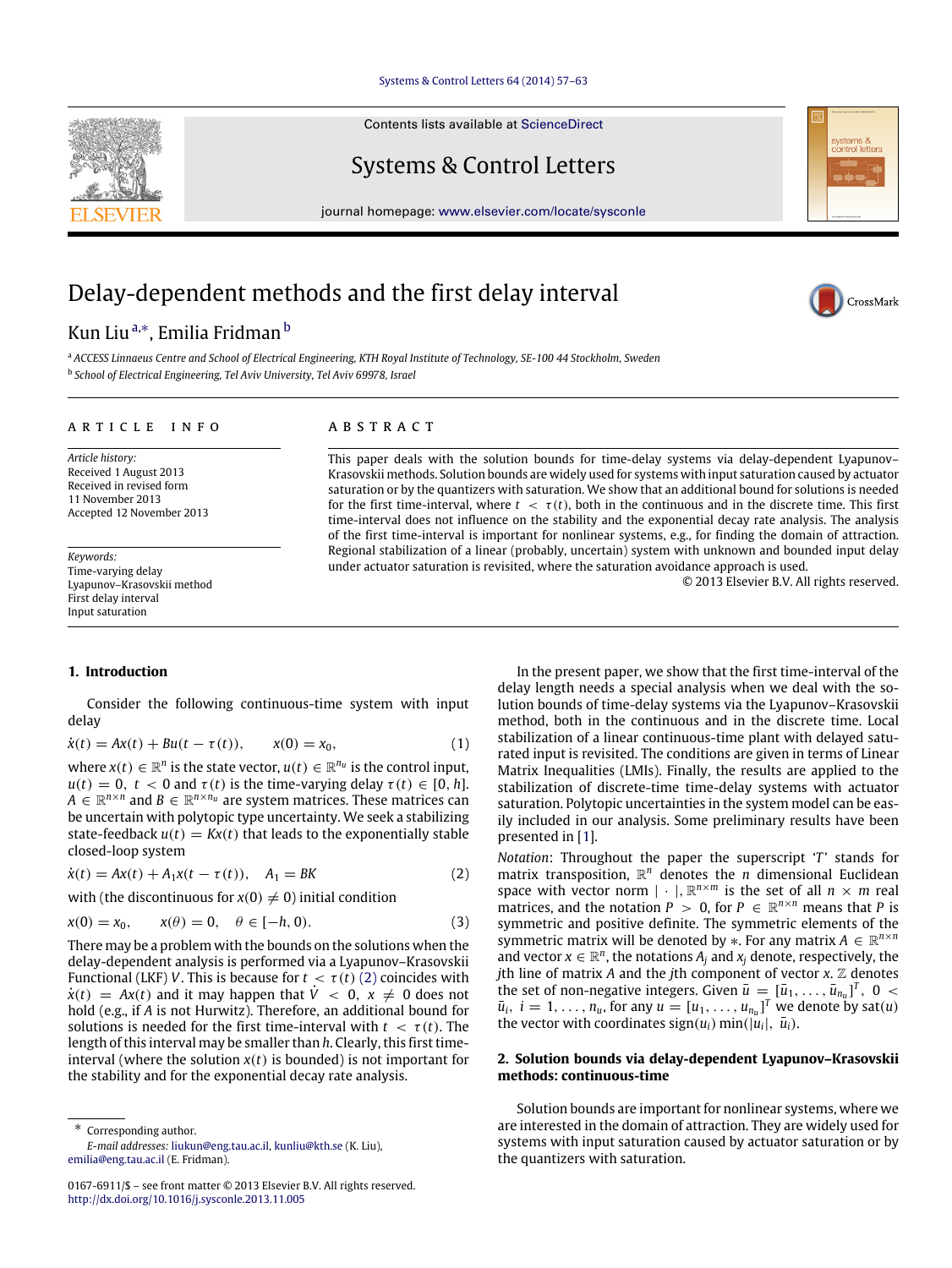Consider the initial value problem [\(2\),](#page-0-3) [\(3\).](#page-0-4) We assume the following:

A1. There exists a unique  $t^*$  such that  $t - \tau(t) < 0$ ,  $t < t^*$  and  $t - \tau(t) \geq 0, t \geq t^*$ .

It is clear that  $t^* \leq h$ . We suppose that  $t^*$  is either known or unknown but upper-bounded by the known  $h_1 \leq h$ . Assumption A1 always holds for the slowly-varying delays, where  $\dot{\tau}$  < 1, since the function  $t - \tau(t)$  is monotonically increasing with  $\frac{d}{dt}(t \tau(t)$ ) > 0. A1 also holds for piecewise-continuous delays with  $\dot{\tau} \leq 1$ , if the delays do not grow in the jumps (e.g. in Networked Control Systems (NCSs)). Under A1, [\(2\),](#page-0-3) [\(3\)](#page-0-4) for  $t \ge 0$  is equivalent to

$$
\dot{x}(t) = Ax(t), \quad t \in [0, t^*), \n x(0) = x_0
$$
\n(4)

and [\(2\),](#page-0-3) where  $t \geq t^*$ .

Consider e.g., the standard LKF for the exponential stability of systems with  $\tau(t) \in [0, h]$ :

$$
V(x_t, \dot{x}_t) = \bar{V}(t)
$$
  
=  $x^T(t)Px(t) + \int_{t-h}^t e^{2\alpha(s-t)}x^T(s)Sx(s)ds$   
+  $h \int_{-h}^0 \int_{t+\theta}^t e^{2\alpha(s-t)}\dot{x}^T(s)R\dot{x}(s)dsd\theta,$   
 $P > 0, S > 0, R > 0, \alpha > 0.$  (5)

Assume that along [\(2\)](#page-0-3)

$$
\dot{\overline{V}} + 2\alpha \overline{V} \le 0, \quad \alpha \ge 0, \ t \ge t^*.
$$
  
Then  

$$
V(x_t, \dot{x}_t) \le e^{-2\alpha(t - t^*)} V(x_{t^*}, \dot{x}_{t^*}).
$$
 (6)

**Remark 1.** In many cases, e.g. in NCSs, *t* <sup>∗</sup> may be smaller than *h*. In order to derive less conservative exponential bounds, it is important to guarantee  $\dot{\bar{V}} + 2\alpha \bar{V} \leq 0$  for  $t \geq t^*$  and not only for  $t \geq h$ .

Note that for  $t - \tau(t) < 0$  the system [\(2\),](#page-0-3) [\(3\)](#page-0-4) has the form [\(4\)](#page-1-0) and, for the unstable *A*, [\(6\)](#page-1-1) is clearly not feasible on  $t \in [0, t^*)$  since otherwise it would yield that

$$
x^{T}(t)Px(t) \leq V(x_{t},\dot{x}_{t}) \leq e^{-2\alpha t}x_{0}^{T}Px_{0}, \quad t \in [0,t^{*}),
$$

which is not true. Formally for  $t \in [0, t^*)$  we have the same system [\(2\)](#page-0-3) on [0, t<sup>\*</sup>). Why it may happen that [\(6\)](#page-1-1) does not hold for  $t \in [0, t^*)$ ? This is for two reasons.

- (1) The stabilizing *A*1-term does not appear in the dynamics for  $t \in [0, t^*)$ .
- (2) The expression  $\dot{\bar{V}} + 2\alpha \bar{V} \leq 0$  along [\(4\)](#page-1-0) for  $t \in [0, h)$  is different from the one along [\(2\)](#page-0-3) for  $t \geq h$  (as compared in [\(7\)](#page-1-2) and [\(8\)](#page-1-3) below).

For  $t \in [0, h)$  and the zero initial condition [\(3\)](#page-0-4) for  $t < 0$  we have

$$
\bar{V}(t) = x^T(t)Px(t) + \int_0^t e^{2\alpha(s-t)}x^T(s)Sx(s)ds
$$
  
+ 
$$
h \int_{-t}^0 \int_{t+\theta}^t e^{2\alpha(s-t)}\dot{x}^T(s)R\dot{x}(s)dsd\theta
$$
  
+ 
$$
h \int_{-h}^{-t} \int_0^t e^{2\alpha(s-t)}\dot{x}^T(s)R\dot{x}(s)dsd\theta, \quad t \in [0, h).
$$

Then  $\dot{\bar{V}}$ 

$$
\dot{\overline{V}}(t) + 2\alpha \overline{V}(t) = 2x^{T}(t)P\dot{x}(t)
$$
  
+  $x^{T}(t)[S + 2\alpha P]x(t) + h^{2}\dot{x}^{T}(t)R\dot{x}(t)$   
-  $h \int_{0}^{t} e^{2\alpha(s-t)}\dot{x}^{T}(s)R\dot{x}(s)ds, \quad t \in [0, h)$  (7)

to be compared with

<span id="page-1-3"></span>
$$
\dot{\overline{V}}(t) + 2\alpha \overline{V}(t) = 2x^{T}(t)P\dot{x}(t) + x^{T}(t)[S + 2\alpha P]x(t)
$$
  

$$
-x^{T}(t - h)Sx(t - h) + h^{2}\dot{x}^{T}(t)R\dot{x}(t)
$$
  

$$
-h \int_{t-h}^{t} e^{2\alpha(s-t)}\dot{x}^{T}(s)R\dot{x}(s)ds, \quad t \ge h.
$$
 (8)

The feasibility of  $\dot{\bar{V}}(t) + 2\alpha \bar{V}(t) \leq 0$  along [\(2\)](#page-0-3) for  $t \geq h$  cannot guarantee  $\overline{V}(t) + 2\alpha \overline{V}(t) \le 0$  for  $t^* \le t < h$ , where e.g., the term with *S* is useless.

Our objectives now are as follows:

<span id="page-1-0"></span>(a) to guarantee that [\(8\)](#page-1-3) holds for  $t \geq t^*$  and not only for  $t \geq h$ ,

(b) to derive simple bound on  $V(x_t^*, \vec{x}_{t^*})$  in terms of  $\vec{x}_0$ .

Since the solution to [\(2\),](#page-0-3) [\(4\)](#page-1-0) does not depend on the values of  $x(t)$ for  $t < 0$ , we redefine the initial condition to be constant:

$$
x(t) = x_0, \quad t \le 0. \tag{9}
$$

Then  $V(x_t, \dot{x}_t)$  will have the form

<span id="page-1-9"></span>
$$
V(x_t, \dot{x}_t) = x^T(t)Px(t) + \int_{t-h}^t e^{2\alpha(s-t)}x^T(s)Sx(s)ds
$$
  
+  $h \int_{-t}^0 \int_{t+\theta}^t e^{2\alpha(s-t)}\dot{x}^T(s)R\dot{x}(s)dsd\theta$   
+  $h \int_{-h}^{-t} \int_0^t e^{2\alpha(s-t)}\dot{x}^T(s)R\dot{x}(s)dsd\theta, \quad t \in [0, h]$  (10)

<span id="page-1-6"></span><span id="page-1-4"></span><span id="page-1-1"></span>leading to [\(8\)](#page-1-3) for all  $t \geq t^*$ .

Our next objective is to derive a simple bound on  $V(x_{t^*}, \dot{x}_{t^*})$  in terms of  $x_0$ . If *A* is constant and known, one could substitute into  $V(x_t, \dot{x}_t)$  of [\(10\),](#page-1-4) where  $t = t^*$ , the following expressions:

$$
x(t) = e^{At}x_0, \quad t \in [0, t^*]; \qquad x(t) = x_0, \quad t < 0;
$$
\n
$$
\dot{x}(t) = Ae^{At}x_0, \quad t \in [0, t^*]
$$

and then use upper-bounding. However, this may be complicated and conservative, especially if *A* is uncertain. Instead we develop below the direct Lyapunov approach for finding the bound on  $V(x_{t^*}, \dot{x}_{t^*}).$ 

As mentioned above,  $\dot{\vec{V}}(t) + 2\alpha \vec{V}(t) \leq 0$  along [\(4\)](#page-1-0) is not guaranteed for  $t \in [0, t^*)$  if *A* is not Hurwitz. Therefore, we consider  $V_0(t) = x^T(t)Px(t), P > 0$ , and add the following conditions to [\(6\):](#page-1-1) let there exist  $\delta > 0$  such that along [\(4\)](#page-1-0)

$$
\dot{V}_0(t) - 2\delta V_0(t) \le 0, \quad t \in [0, t^*),
$$
\n(11a)

$$
\dot{\bar{V}}(t) + 2\alpha \bar{V}(t) - 2\delta V_0(t) \le 0, \quad t \in [0, t^*),
$$
\n(11b)

then from [\(11a\),](#page-1-5)  $V_0(t) \leq e^{2\delta t} V_0(0)$  for  $t \in [0, t^*)$ .

Under the constant initial function, where  $\dot{x}(t) = 0$ ,  $t < 0$  and  $\bar{V}(t) = V(x_t, \dot{x}_t)$  of [\(5\),](#page-1-6) we have

$$
\bar{V}(0) = x_0^T P x_0 + \int_{-h}^{\infty} e^{2\alpha s} x_0^T S x_0 ds.
$$
  
Hence,  $\bar{V}(0) \le x_0^T (P + hS) x_0$ .  
Then (11b) implies

<span id="page-1-10"></span><span id="page-1-7"></span><span id="page-1-5"></span> $0<sup>0</sup>$ 

$$
V(x_t, \dot{x}_t) \le e^{-2\alpha t} \bar{V}(0) + (e^{2\delta t} - 1)x_0^T P x_0
$$
  
 
$$
\le e^{-2\alpha t} x_0^T (P + hS) x_0 + (e^{2\delta t} - 1) x_0^T P x_0, \quad t \in [0, t^*).
$$

The latter yields

<span id="page-1-8"></span> $\cdot$ 

$$
V(x_{t^*}, \dot{x}_{t^*}) \le e^{-2\alpha t^*} x_0^T (P + hS)x_0 + (e^{2\delta t^*} - 1)x_0^T P x_0.
$$
  
Therefore, (6) and (11) guarantee  

$$
V(x_t, \dot{x}_t) \le e^{-2\alpha (t - t^*)} [e^{-2\alpha t^*} x_0^T (P + hS)x_0 + (e^{2\delta t^*} - 1)x_0^T P x_0], \quad t \ge t^*.
$$
 (12)

<span id="page-1-2"></span>We have proved the following: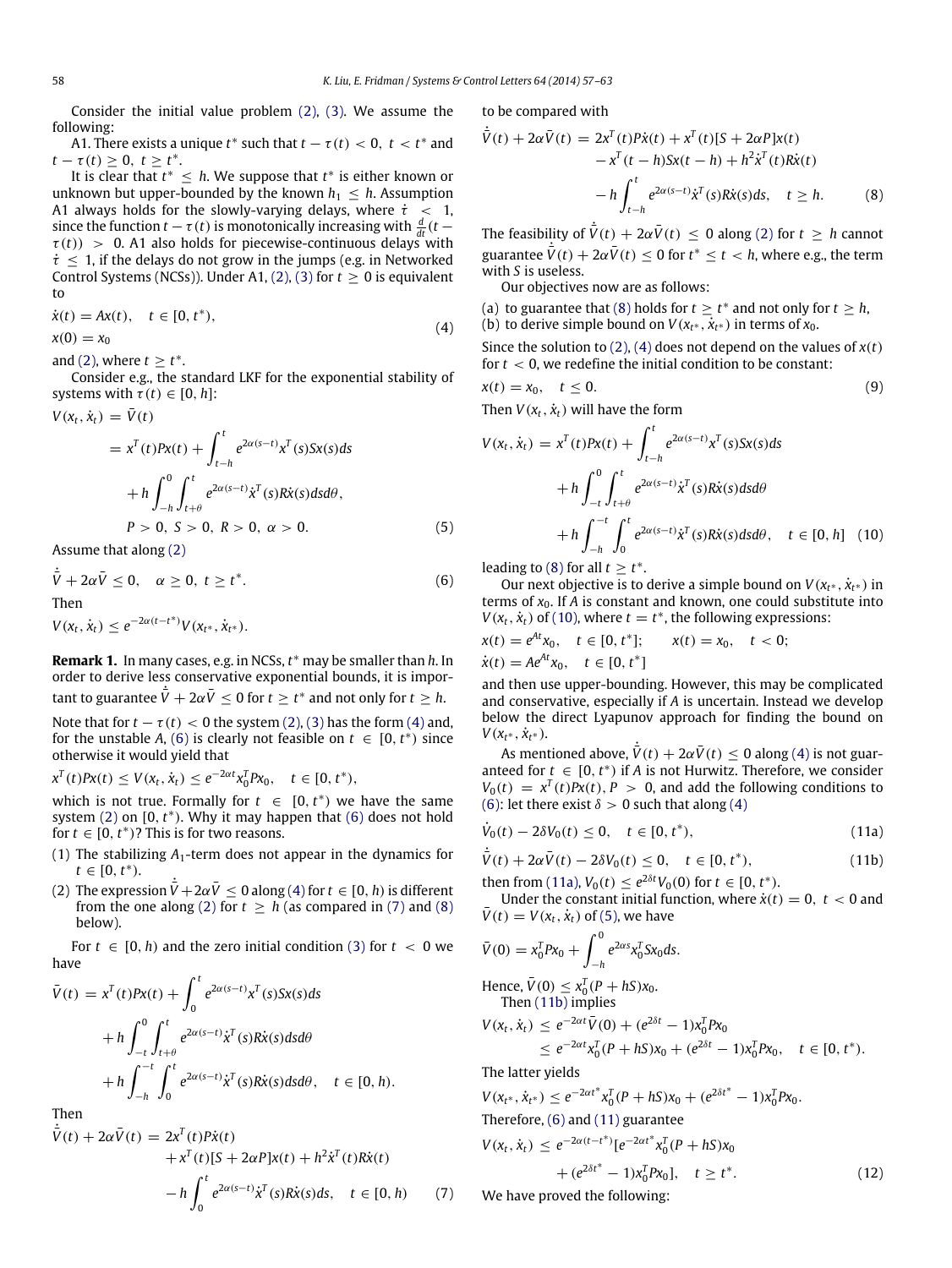<span id="page-2-0"></span>**Lemma 1.** *Under* A1 *and* [\(9\)](#page-1-9)*, let LKF given by* [\(5\)](#page-1-6) *satisfy* [\(6\)](#page-1-1) *along* [\(2\)](#page-0-3) and [\(11\)](#page-1-8) *along* [\(4\)](#page-1-0)*. Then the solution of the initial value problem* [\(2\)](#page-0-3)*,* [\(4\)](#page-1-0) *satisfies* [\(12\)](#page-1-10)*.*

## **3. State-feedback control with input saturation: continuoustime**

In this section, the result of [Lemma 1](#page-2-0) is applied to the stabilization of continuous-time time-delay systems with actuator saturation. Consider the system

$$
\dot{x}(t) = Ax(t) + Bu(t - \tau(t)), \qquad u(t) = Kx(t), \tag{13}
$$

with the control law which is subject to the following amplitude constraints

$$
|u_i(t)| \leq \bar{u}_i, \quad 0 < \bar{u}_i, \ i = 1, \dots, n_u. \tag{14}
$$

The time-varying delay  $\tau(t)$  belongs to [0, *h*] and satisfies the assumption A1. We will consider two cases:

 $(1)$   $t^*$  is known,

 $(2)$   $t^*$  is unknown but upper-bounded by the known  $h_1 \leq h$ .

The state-feedback can be presented as  $u(t) = sat(Kx(t))$ leading to the following closed-loop system:

$$
\dot{x}(t) = Ax(t) + B\text{sat}(Kx(t - \tau(t))), \quad t \ge t^*.
$$
 (15)

Suppose for simplicity that  $u(t - \tau(t)) = 0$  for  $t - \tau(t) < 0$ . The initial condition is then given by [\(4\).](#page-1-0)

Denote by  $x(t, x_0)$  the state trajectory of [\(4\),](#page-1-0) [\(15\)](#page-2-1) with the initial condition  $x_0 \in \mathbb{R}^n$ . Then the domain of attraction of the closed-loop nonlinear system [\(4\),](#page-1-0) [\(15\)](#page-2-1) is the set  $A = \{x_0 \in$  $\mathbb{R}^n$  :  $\lim_{t\to\infty} x(t, x_0) = 0$ . We seek conditions for the existence of a gain matrix *K* which lead to the exponentially stable closedloop system. Having met these conditions, a simple procedure for finding the gain *K* should be presented. Moreover, we obtain an estimate  $\mathcal{X}_{\beta} \subset \mathcal{A}$  (as large as we can get) on the domain of attraction, where

$$
\mathcal{X}_{\beta} = \{x_0 \in \mathbb{R}^n : x_0^T P x_0 \le \beta^{-1}\},\tag{16}
$$

and where  $\beta > 0$  is a scalar,  $P > 0$  is an  $n \times n$ -matrix.

We define the polyhedron

$$
\mathcal{L}(K,\overline{u}) = \{x(t) \in \mathbb{R}^n : |K_i x(t)| \leq \overline{u}_i, i = 1,\ldots,n_u\}.
$$

If the control is such that  $x(t) \in \mathcal{L}(K, \bar{u})$ , then the system [\(15\)](#page-2-1) admits the linear representation

$$
\dot{x}(t) = Ax(t) + BKx(t - \tau(t)), \quad \tau(t) \in [0, h].
$$
\n(17)

The objective is to compute a controller gain *K* and an associated set of initial conditions that make the system [\(17\)](#page-2-2) exponentially stable.

<span id="page-2-11"></span>**Theorem 1.** *Assume t*<sup>∗</sup> *is known. Given* ϵ ∈ R *and positive scalars*  $\alpha$  ,  $\beta$  ,  $\delta$  ,  $\sigma$  ,  $h$ , let there exist  $n\times n$  matrices  $\bar{P}>0$  ,  $\bar{P}_2$  ,  $\bar{S}_{12}$  ,  $\bar{R}>0$  ,  $\bar{S}>0$ 0,  $n_u \times n$ -matrix Y such that  $\bar{S} \leq \sigma \bar{P}$  and the following LMIs hold:

$$
\begin{bmatrix} \bar{R} & \bar{S}_{12} \\ * & \bar{R} \end{bmatrix} \geq 0,\tag{18}
$$

$$
\begin{bmatrix} A\bar{P}_2 + \bar{P}_2^T A^T - 2\delta \bar{P} & \bar{P} - \bar{P}_2 + \epsilon \bar{P}_2^T A^T \\ * & -\epsilon \bar{P}_2 - \epsilon \bar{P}_2^T \end{bmatrix} < 0, \tag{19}
$$

$$
\begin{bmatrix} \bar{\Sigma}_{11} & \bar{\Sigma}_{12} & \bar{S}_{12}e^{-2\alpha h} & BY + (\bar{R} - \bar{S}_{12})e^{-2\alpha h} \\ * & \bar{\Sigma}_{22} & 0 & \epsilon BY \\ * & * & -(\bar{S} + \bar{R})e^{-2\alpha h} & (\bar{R} - \bar{S}_{12}^T)e^{-2\alpha h} \\ * & * & * & (-2\bar{R} + \bar{S}_{12} + \bar{S}_{12}^T)e^{-2\alpha h} \end{bmatrix} < 0,
$$
 (20)

$$
\begin{bmatrix} \bar{P}\bar{\rho}^{-1} & Y_j^T \\ * & \beta \bar{u}_j^2 \end{bmatrix} \geq 0, \quad j = 1, \dots, n_u,
$$
\n(21)

<span id="page-2-9"></span>
$$
\begin{bmatrix} \bar{\Sigma}_{11} - 2\delta\bar{P} & \bar{\Sigma}_{12} & \bar{S}_{12}e^{-2\alpha h} & (\bar{R} - \bar{S}_{12})e^{-2\alpha h} \\ * & \bar{\Sigma}_{22} & 0 & 0 \\ * & * & -(\bar{S} + \bar{R})e^{-2\alpha h} & (\bar{R} - \bar{S}_{12}^T)e^{-2\alpha h} \\ * & * & * & (-2\bar{R} + \bar{S}_{12} + \bar{S}_{12}^T)e^{-2\alpha h} \end{bmatrix} < 0, (22)
$$

*where*

$$
\begin{aligned}\n\bar{\Sigma}_{11} &= A\bar{P}_2 + \bar{P}_2^T A^T + \bar{S} - \bar{R}e^{-2\alpha h} + 2\alpha \bar{P}, \\
\bar{\Sigma}_{12} &= \bar{P} - \bar{P}_2 + \epsilon \bar{P}_2^T A^T, \\
\bar{\Sigma}_{22} &= -\epsilon \bar{P}_2 - \epsilon \bar{P}_2^T + h^2 \bar{R}, \\
\bar{\rho} &= e^{-2\alpha t^*}(1 + h\sigma) + (e^{2\delta t^*} - 1).\n\end{aligned}
$$

<span id="page-2-13"></span>*Then, for all initial conditions*  $x_0$  *belonging to*  $X_\beta$ *, where*  $P =$  $\bar{P}_2^{-T} \bar{P} \bar{P}_2^{-1}$ , the closed-loop system [\(17\)](#page-2-2) is exponentially stable for all *delays*  $\tau(t) \in [0, h]$ , where  $K = Y\overline{P}_2^{-1}$ .<br> *Moreover, if*  $t^*$  *is unknown but*  $t^* \leq h_1$  *with*  $h_1 \leq h$ , where  $h_1$  *is a* 

<span id="page-2-12"></span>*known bound, the term*  $\bar{P}_{\rho}$ <sup>-1</sup> in [\(21\)](#page-2-3) *is replaced by*  $\bar{P}$ (*ho* +  $e^{2\delta h_1}$ )<sup>-1</sup>.

**Proof.** Suppose that  $x(t) \in \mathcal{L}(K, \bar{u})$ . Consider the LKF of [\(5\).](#page-1-6) We analyze first the case when  $t \geq t^*$ . Differentiating  $\bar{V}(t)$  along [\(17\),](#page-2-2) we have

<span id="page-2-8"></span><span id="page-2-1"></span>
$$
\dot{\overline{V}}(t) + 2\alpha \overline{V}(t) \le 2x^{T}(t)P\dot{x}(t) + x^{T}(t)[S + 2\alpha P]x(t) \n+ h^{2}\dot{x}^{T}(t)R\dot{x}(t) - x^{T}(t - h)Se^{-2\alpha h}x(t - h) \n- he^{-2\alpha h}\int_{t-h}^{t} \dot{x}^{T}(s)R\dot{x}(s)ds.
$$
\n(23)

Then, by Jensen's inequality and Theorem 1 of [\[2\]](#page-6-1) we arrive at

$$
-h \int_{t-h}^{t} \dot{x}^{T}(s)R\dot{x}(s)ds
$$
  
=  $-h \int_{t-\tau(t)}^{t} \dot{x}^{T}(s)R\dot{x}(s)ds - h \int_{t-h}^{t-\tau(t)} \dot{x}^{T}(s)R\dot{x}(s)ds$   

$$
\leq -\frac{h}{\tau(t)}f_{1}(t) - \frac{h}{h-\tau(t)}f_{2}(t)
$$
  

$$
\leq -f_{1}(t) - f_{2}(t) - 2g_{1,2}(t)
$$
  
=  $-\lambda^{T}(t)\Omega\lambda(t),$ 

where

<span id="page-2-4"></span>
$$
\Omega = \begin{bmatrix} R & S_{12} \\ * & R \end{bmatrix} \ge 0,\tag{24}
$$

and

<span id="page-2-2"></span>
$$
f_1(t) = [x(t) - x(t - \tau(t))]^T R[x(t) - x(t - \tau(t))],
$$
  
\n
$$
f_2(t) = [x(t - \tau(t)) - x(t - h)]^T R[x(t - \tau(t)) - x(t - h)],
$$
  
\n
$$
g_{1,2}(t) = [x(t) - x(t - \tau(t))]^T S_{12}[x(t - \tau(t)) - x(t - h)],
$$
  
\n
$$
\lambda(t) = \text{col}\{x(t) - x(t - \tau(t)), x(t - \tau(t)) - x(t - h)\}.
$$

We use the descriptor method [\[3\]](#page-6-2), where the right-hand side of the expression

$$
2[x^{T}(t)P_{2}^{T} + \dot{x}^{T}(t)P_{3}^{T}][Ax(t) + BKx(t - \tau(t)) - \dot{x}(t)] = 0,
$$

<span id="page-2-6"></span>with some  $n \times n$ -matrices  $P_2$ ,  $P_3$  is added to  $\dot{\overline{V}}(t)$ .

<span id="page-2-10"></span>Hence, setting  $\xi(t) = \text{col}\{x(t), \dot{x}(t), x(t-h), x(t-\tau(t))\}$ , we conclude that  $\dot{\bar{V}}(t) + 2\alpha \bar{V}(t) \leq \xi^{T}(t) \Psi \xi(t) \leq 0, t \geq t^{*}$ , if LMIs [\(24\)](#page-2-4) and

<span id="page-2-7"></span><span id="page-2-5"></span><span id="page-2-3"></span>
$$
\Psi = \begin{bmatrix} \psi_{11} & P - P_2^T + A^T P_3 & S_{12} e^{-2\alpha h} & \psi_{14} \\ * & -P_3 - P_3^T + h^2 R & 0 & P_3^T B K \\ * & * & -(S + R)e^{-2\alpha h} & \psi_{34} \\ * & * & * & \psi_{44} \end{bmatrix}
$$
  
< 0, (25)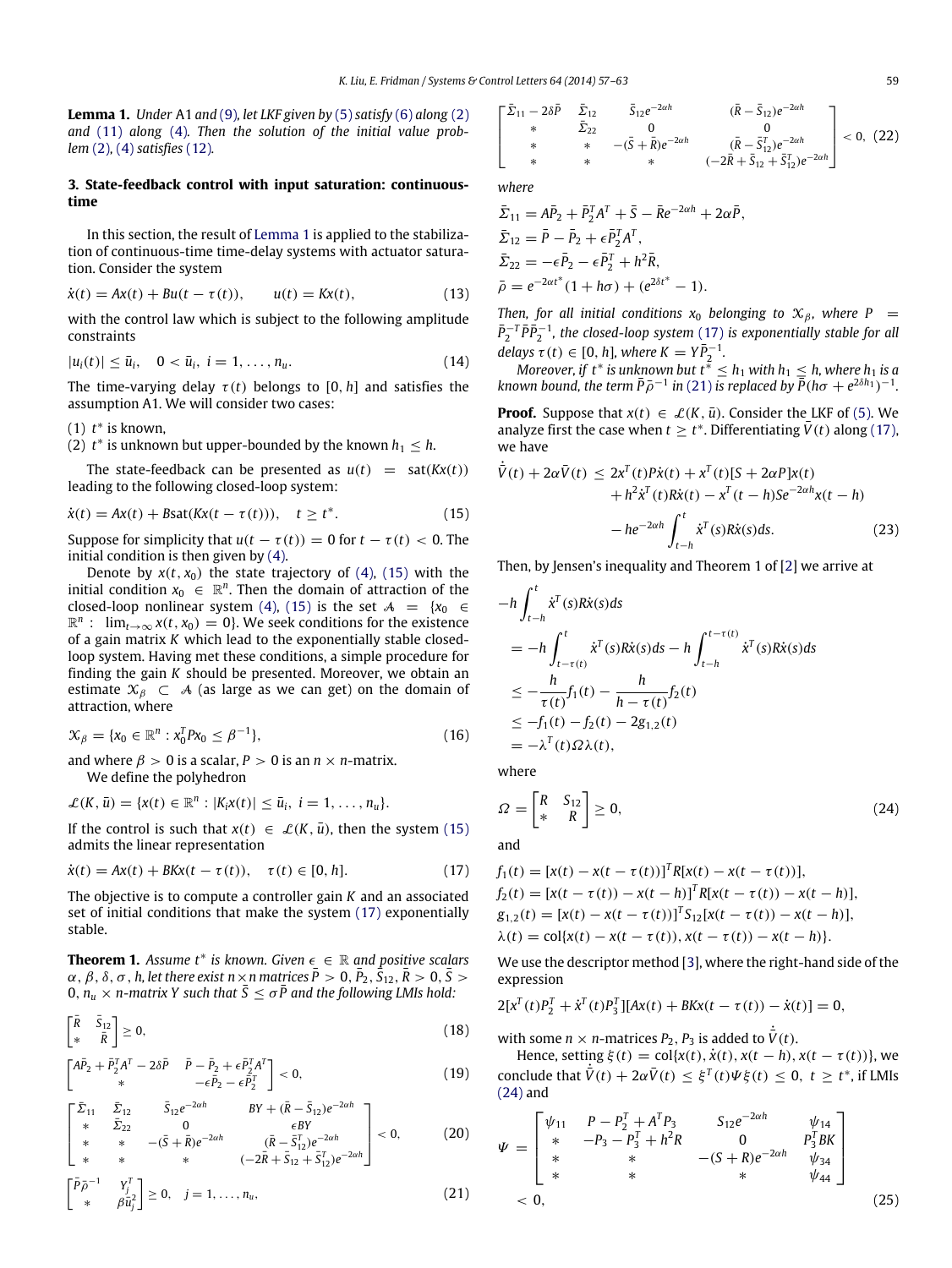are feasible, where

$$
\psi_{11} = A^T P_2 + P_2^T A + S - Re^{-2\alpha h} + 2\alpha P,
$$
  
\n
$$
\psi_{14} = P_2^T B K + (R - S_{12})e^{-2\alpha h},
$$
  
\n
$$
\psi_{34} = (R - S_{12}^T)e^{-2\alpha h},
$$
  
\n
$$
\psi_{44} = (-2R + S_{12} + S_{12}^T)e^{-2\alpha h}.
$$

Following [\[4\]](#page-6-3), choose  $P_3 = \varepsilon P_2$  and denote  $P_2^{-1} = \overline{P}_2, \overline{P}_2^T P \overline{P}_2 =$  $\bar{P}$ ,  $K\bar{P}_2 = Y$ ,  $\bar{P}_2^T S \bar{P}_2 = \bar{S}$ ,  $\bar{P}_2^T R \bar{P}_2 = \bar{R}$ ,  $\bar{P}_2^T S_{12} \bar{P}_2 = \bar{S}_{12}$ . Multiplying  $(24)$  by diag $\{\bar{P}_2, \bar{P}_2\}$  and its transpose,  $(25)$  by diag $\{\bar{P}_2, \bar{P}_2, \bar{P}_2, \bar{P}_2\}$ and its transpose, from the right and the left, we conclude that [\(18\)](#page-2-6) and [\(20\)](#page-2-7) guarantee  $\dot{\bar{V}}(t) + 2\alpha \bar{V}(t) \leq 0, t \geq t^*$ .

Consider further the case where  $0 \leq t \leq t^*$  and, thus the system is given by [\(4\).](#page-1-0) For  $0 \le t < t^*$ , LKF [\(5\)](#page-1-6) under the constant initial condition [\(9\)](#page-1-9) has the form

$$
\bar{V}(t) = x^{T}(t)Px(t) + \int_{t-h}^{t} e^{2\alpha(s-t)}x^{T}(s)Sx(s)ds
$$

$$
+ h \int_{-t}^{0} \int_{t+\theta}^{t} e^{2\alpha(s-t)}\dot{x}^{T}(s)R\dot{x}(s)dsd\theta
$$

$$
+ h \int_{-h}^{-t} \int_{0}^{t} e^{2\alpha(s-t)}\dot{x}^{T}(s)R\dot{x}(s)dsd\theta.
$$

Along [\(4\),](#page-1-0) this leads to [\(23\)](#page-2-8) since  $x(t - h) \equiv x_0, t \leq h$ . Similar to the case when  $t \geq t^*$ , we can prove that the LMIs [\(18\)](#page-2-6) and [\(22\)](#page-2-9) guarantee [\(11b\)](#page-1-7) along [\(4\)](#page-1-0) for  $0 \le t < t^*$ .

Then differentiating  $V_0(t)$  along [\(4\)](#page-1-0) and applying the descriptor method, we have

$$
\dot{V}_0(t) - 2\delta V_0(t) = \xi_{\text{sat}}^T(t) \Pi_{\text{sat}} \xi_{\text{sat}}(t) \leq 0,
$$

where  $\xi_{\text{sat}}(t) = \text{col}\{x(t), \dot{x}(t)\}\text{, if}$ 

$$
\Pi_{\text{sat}} = \begin{bmatrix} A^T P_2 + P_2^T A - 2\delta P & P - P_2^T + A^T P_3 \\ * & -P_3 - P_3^T \end{bmatrix} < 0.
$$
 (26)

Choose  $P_3 = \varepsilon P_2$  and denote  $P_2^{-1} = \overline{P}_2$ . Multiplying [\(26\)](#page-3-0) by  $diag{\bar{P}_2, \bar{P}_2}$  and its transpose, from the right and the left, we conclude that the LMI [\(19\)](#page-2-10) yields  $\dot{V}_0(t) - 2\delta V_0(t) \le 0$ ,  $0 \le t < t^*$ .

Noting that  $\bar{S} \leq \sigma \bar{P}$  implies  $S \leq \sigma P$ , from [\(12\)](#page-1-10) and  $x_0 \in \mathcal{X}_{\beta}$ , we have for all  $x(t)$ :

$$
x^{T}(t)Px(t) \leq \bar{V}(t)
$$
  
\n
$$
\leq e^{-2\alpha(t-t^{*})}[e^{-2\alpha t^{*}}x_{0}^{T}(P + hS)x_{0} + (e^{2\delta t^{*}} - 1)x_{0}^{T}Px_{0}]
$$
  
\n
$$
\leq e^{-2\alpha(t-t^{*})}[e^{-2\alpha t^{*}}x_{0}^{T}(P + h\sigma P)x_{0} + (e^{2\delta t^{*}} - 1)x_{0}^{T}Px_{0}]
$$
  
\n
$$
\leq e^{-2\alpha(t-t^{*})}\bar{\rho}x_{0}^{T}Px_{0}
$$
  
\n
$$
\leq \bar{\rho}\beta^{-1}, \quad t \geq t^{*}.
$$

So for all

$$
x(t): x^T(t)Px(t) \leq \bar{\rho}\beta^{-1} \Rightarrow x^T(t)K_i^TK_ix(t) \leq \bar{u}_i^2,
$$

if  $x^T(t)K_i^TK_ix(t) \leq \beta \bar{\rho}^{-1}x^T(t)Px(t)\bar{u}_i^2$ . The latter inequality is guaranteed if  $\beta \bar{\rho}^{-1} P \bar{u}_i^2 - K_i^T K_i \geq 0$ , and, thus, by Schur complements if

$$
\begin{bmatrix} P\bar{\rho}^{-1} & K_i^T \\ * & \beta \bar{u}_i^2 \end{bmatrix} \geq 0
$$

or if [\(21\)](#page-2-3) is feasible, where  $Y_i = K_i P_2^{-1} = K_i \bar{P}_2$  and  $\bar{P} = P_2^{-T} P P_2^{-1}$  $= \bar{P}_2^T P \bar{P}_2$ . Hence LMI conditions in [Theorem 1](#page-2-11) ensure that the trajectories of the system [\(17\)](#page-2-2) converge to the origin exponentially, provided that  $x_0 \in \mathcal{X}_{\beta}$ .

**Remark 2.** Consider the following continuous-time system controlled through a network:

<span id="page-3-1"></span>
$$
\dot{x}(t) = Ax(t) + Bu(t),\tag{27}
$$

where  $x(t) \in \mathbb{R}^n$  is the state vector,  $u(t) \in \mathbb{R}^{n_u}$  is the control input. We suppose that the control input is subject to amplitude constraints [\(14\).](#page-2-12) We assume that the state vector is sampled at *sk*, satisfying

$$
0 = s_0 < s_1 < \cdots < s_k < \cdots, \quad k \in \mathbb{Z}, \quad \lim_{k \to \infty} s_k = \infty.
$$

The sampled state vector experiences an uncertain, time varying delay  $\eta_k$  as it is transmitted through the network. The delay  $\eta_k$  is bounded, i.e.,  $0 \leq \eta_k \leq \eta_m$ . The actuator is updated with new control signals at the instants  $t_k = s_k + \eta_k$ ,  $k \in \mathbb{Z}$ . An event driven zero-order hold keeps the control signal constant through the interval  $[t_k, t_{k+1})$ , i.e., until the arrival of new data at  $t_{k+1}$ . As in [\[5\]](#page-6-4), we assume that  $t_{k+1} - t_k + \eta_k \leq \tau_M$ ,  $k \in \mathbb{Z}$ . Note that the first updating time  $t_0$  corresponds to the first data received by the actuator. Then for  $t \in [0, t_0)$ , [\(27\)](#page-3-1) is given by

$$
\dot{x}(t) = Ax(t), \qquad x(0) = x_0, \quad t \in [0, t_0).
$$

The effective control signal to be applied to the system [\(27\)](#page-3-1) is given by  $u(t) = \text{sat}(Kx(t_k - \eta_k)), t_k < t < t_{k+1}$ . Defining  $\tau(t) = t - t_k + \eta_k$ ,  $t_k \le t < t_{k+1}$ , we obtain the following closedloop system:

$$
\dot{x}(t) = Ax(t) + B\text{sat}(Kx(t - \tau(t))), \qquad (28)
$$

<span id="page-3-2"></span>with  $0 \le \tau(t) < t_{k+1} - t_k + \eta_k \le \tau_M$  and  $\dot{\tau}(t) = 1$  for  $t \ne t_k$ . Then [Theorem 1](#page-2-11) holds for [\(28\)](#page-3-2) with  $t^* = t_0$ ,  $h_1 = \eta_M$ ,  $h = \tau_M$ .

## **4. Solution bounds via delay-dependent Lyapunov–Krasovskii methods: discrete-time**

<span id="page-3-0"></span>In this section, we present the discrete-time counterpart of the results obtained in the previous one. Consider the discrete-time system with input delay

<span id="page-3-5"></span>
$$
x(k + 1) = Ax(k) + Bu(k - \tau(k)),
$$
  
\n
$$
x(0) = x_0, \quad k \in \mathbb{Z},
$$
\n(29)

where  $x(k) \in \mathbb{R}^n$  is the state vector,  $u(k) \in \mathbb{R}^{n_u}$  is the control input,  $u(k) = 0$ ,  $k < 0$  and  $\tau(k)$  is the time-varying delay  $\tau(k) \in [0, h]$ , where *h* is a known positive integer. *A* and *B* are system matrices with appropriate dimensions. These matrices can be uncertain with polytopic type uncertainty. Similar to Section [1,](#page-0-5) we seek a stabilizing state-feedback  $u(k) = Kx(k)$  that leads to the exponentially stable closed-loop system

<span id="page-3-3"></span>
$$
x(k + 1) = Ax(k) + A_1x(k - \tau(k)), \quad A_1 = BK
$$
 (30)

with the initial condition

<span id="page-3-4"></span>
$$
x(0) = x_0, \qquad x(k) = 0, \quad k = -h, -h + 1, \dots, -1. \tag{31}
$$

The problem of the first time-interval may arise when the delaydependent analysis is performed via a LKF *V* to deal with the bounds on the solutions. This is because for  $k < \tau(k)$  [\(30\)](#page-3-3) coincides with  $x(k + 1) = Ax(k)$  and it may happen that  $\Delta V(k) =$  $V(k + 1) - V(k)$  < 0 does not hold (e.g., if *A* is not Schur stable). Therefore, an additional bound for solutions is also needed for the first time sequence with  $k < \tau(k)$ .

Consider the initial value problem [\(30\),](#page-3-3) [\(31\).](#page-3-4) Similar to A1, we assume the following:

A2. There exists a unique  $k^* \in \mathbb{Z}$  such that  $k - \tau(k) < 0, k < k^*$ and  $k - \tau(k) \ge 0, k \ge k^*$ .

It is clear that  $k^* \leq h$ . We suppose that  $k^*$  is either known or unknown but upper-bounded by the known  $h_1 \leq h$ . Under A2, the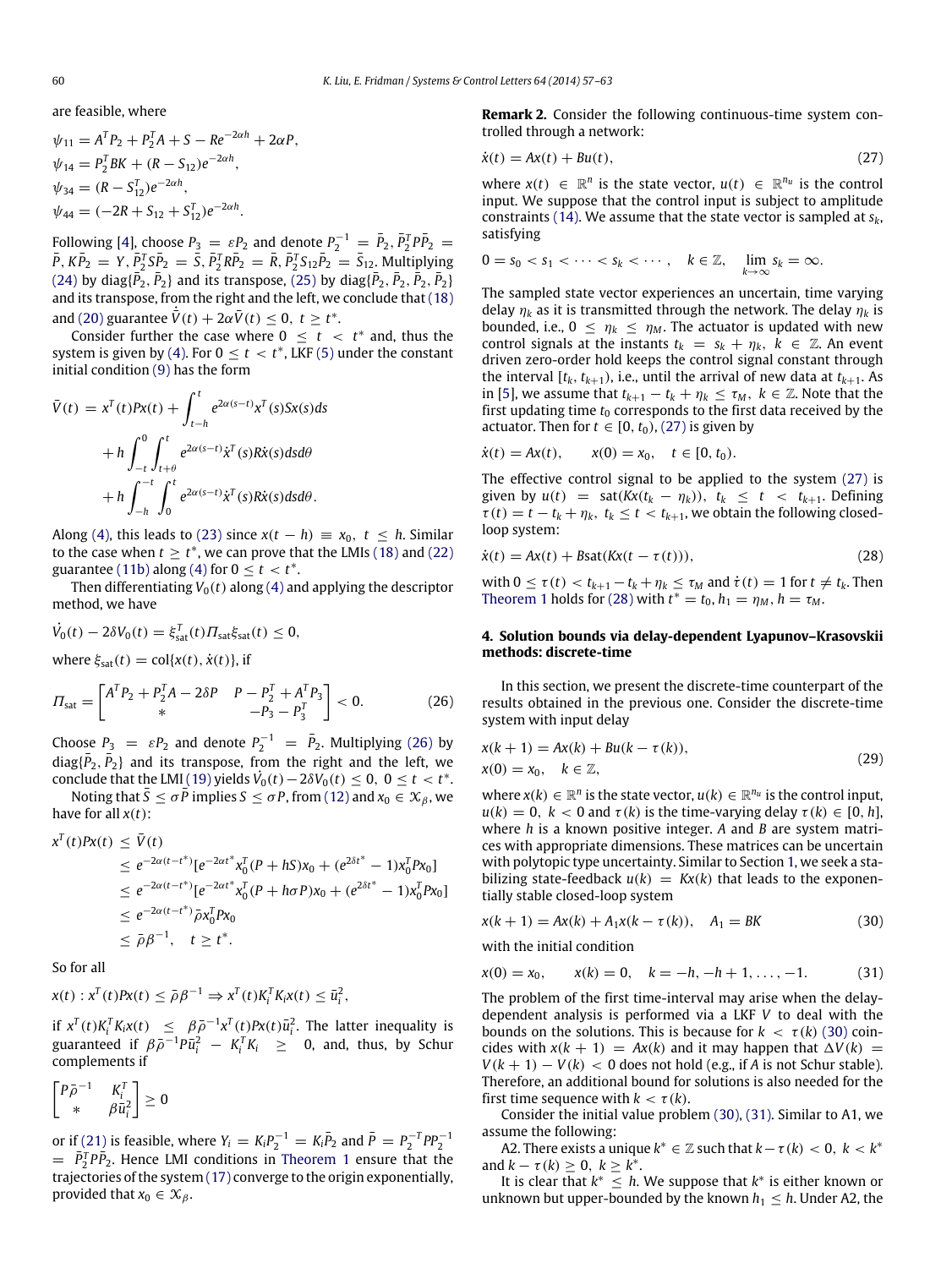initial value problem [\(30\),](#page-3-3) [\(31\)](#page-3-4) for  $k \ge 0$  is equivalent to

$$
x(k + 1) = Ax(k), \quad k = 0, 1, ..., k^* - 1,
$$
  
\n
$$
x(0) = x_0
$$
\n(32)

and [\(30\),](#page-3-3) where  $k = k^*, k^* + 1, \ldots$ 

Consider now the standard LKF for the exponential stability of discrete-time systems with  $\tau(k) \in [0, h]$  (see e.g., [\[6\]](#page-6-5)):

$$
V(k) = x^{T}(k)Px(k) + \sum_{s=k-h}^{k-1} \lambda^{k-s-1}x^{T}(s)Sx(s)
$$
  
+ 
$$
h \sum_{j=-h}^{-1} \sum_{s=k+j}^{k-1} \lambda^{k-s-1} \eta^{T}(s)R\eta(s),
$$
  

$$
P > 0, S > 0, R > 0, 0 < \lambda < 1,
$$
 (33)

 $\eta(k) = x(k+1) - x(k).$ 

Assume that along [\(30\)](#page-3-3)

$$
V(k + 1) - \lambda V(k) \le 0, \quad 0 < \lambda < 1, \ k = k^*, k^* + 1, \dots \tag{34}
$$

Then

$$
V(k) \leq \lambda^{k-k^*} V(k^*), \quad k = k^*, k^* + 1, \ldots.
$$

Note that for  $k - \tau(k) < 0$  the system [\(30\),](#page-3-3) [\(31\)](#page-3-4) has the form [\(32\)](#page-4-0) and, for the non-Schur *A*, [\(34\)](#page-4-1) is clearly not feasible on  $k =$  $0, 1, \ldots, k^* - 1$  since otherwise it would follow that

$$
x^{T}(k)Px(k) \leq V(k) \leq \lambda^{k}x_{0}^{T}Px_{0}, \quad k = 0, 1, ..., k^{*},
$$

which is not true.

For  $k = 0, 1, \ldots, h - 1$  and the zero initial condition [\(31\)](#page-3-4) (substituted for *x*(*k*)) we have

$$
V(k) = x^{T}(k)Px(k) + V_{S}(k) + V_{1R}(k) + V_{2R}(k),
$$

where

$$
V_S(k) = \sum_{s=-1}^{k-1} \lambda^{k-s-1} x^T(s) S x(s),
$$
  
\n
$$
V_{1R}(k) = h \sum_{j=-k}^{-1} \sum_{s=k+j}^{k-1} \lambda^{k-s-1} \eta^T(s) R \eta(s),
$$
  
\n
$$
V_{2R}(k) = h \sum_{j=-h}^{-k-1} \sum_{s=-1}^{k-1} \lambda^{k-s-1} \eta^T(s) R \eta(s).
$$
\n(35)

Taking into account that

$$
x^{T}(k + 1)Px(k + 1) - \lambda x^{T}(k)Px(k)
$$
  
=  $[x^{T}(k) + \eta^{T}(k)]P[x(k) + \eta(k)] - \lambda x^{T}(k)Px(k)$   
=  $2x^{T}(k)P\eta(k) + \eta^{T}(k)P\eta(k) + (1 - \lambda)x^{T}(k)Px(k),$   
 $V_{S}(k + 1) = \lambda V_{S}(k) + x^{T}(k)Sx(k),$   
 $V_{1R}(k + 1) = \lambda V_{1R}(k) + (k + 1)h\eta^{T}(k)R\eta(k),$   
 $V_{2R}(k + 1) = \lambda V_{2R}(k) + [h - (k + 1)]h\eta^{T}(k)R\eta(k)$   
 $- h \sum_{s=-1}^{k-1} \lambda^{k-s} \eta^{T}(s)R\eta(s),$ 

we have

$$
V(k + 1) - \lambda V(k) = \eta^T(k)(h^2 R + P)\eta(k) + 2x^T(k)P\eta(k)
$$
  
+  $x^T(k)[S + (1 - \lambda)P]x(k)$   
-  $h \sum_{s=-1}^{k-1} \lambda^{k-s} \eta^T(s)R\eta(s),$   
 $k = 0, 1, ..., h - 1$ 

to be compared with

<span id="page-4-2"></span><span id="page-4-0"></span>
$$
V(k + 1) - \lambda V(k) = \eta^{T}(k)(h^{2}R + P)\eta(k) + 2x^{T}(k)P\eta(k) + x^{T}(k)[S + (1 - \lambda)P]x(k) - x^{T}(k - h)S\lambda^{h}x(k - h) - h \sum_{s=k-h}^{k-1} \lambda^{k-s} \eta^{T}(s)R\eta(s)
$$
(36)

<span id="page-4-6"></span>for  $k \geq h$ . The feasibility of  $V(k + 1) - \lambda V(k) \leq 0$  along [\(30\)](#page-3-3) for *k* ≥ *h* cannot guarantee *V*(*k*+1)−λ*V*(*k*) ≤ 0 for *k* = *k* ∗ , . . . , *h*−1, where e.g., the term with *S* is useless.

Our objectives now are as follows: (a) to guarantee [\(34\)](#page-4-1) for  $k = k^*, k^* + 1, \ldots$  and not only for  $k = h, h + 1, \ldots$ , (b) to derive a simple bound on  $V(k^*)$  in terms of  $x_0$ . Since the solution to [\(30\),](#page-3-3) [\(32\)](#page-4-0) does not depend on the values of  $x(k)$  for  $k < 0$ , we redefine the initial condition to be constant for  $k \leq 0$ :

$$
x(k) = x_0, \quad k = -h, -h + 1, \dots, 0. \tag{37}
$$

<span id="page-4-1"></span>Then *V*(*k*) will have the form

$$
V(k) = x^{T}(k)Px(k) + \sum_{s=k-h}^{k-1} \lambda^{k-s-1}x^{T}(s)Sx(s)
$$
  
+  $V_{1R}(k) + V_{2R}(k), \quad k = 0, 1, ..., h-1$  (38)

<span id="page-4-4"></span>leading to [\(36\)](#page-4-2) for all  $k \geq k^*$ , where  $V_{ik}(k)$ ,  $i = 1, 2$ , are given by [\(35\).](#page-4-3)

If *A* is constant and known, one could substitute into *V*(*k*) of [\(38\),](#page-4-4) where  $k = k^*$ , the following expressions:

$$
x(k) = A^{k}x_{0}, \quad 0 \le k \le k^{*}; \qquad x(k) = x_{0}, \quad k < 0;
$$
\n
$$
\eta(k) = A^{k}(A - I)x_{0}, \quad 0 \le k \le k^{*}
$$

and then use upper-bounding. However, this may be complicated and conservative, especially if *A* is uncertain. Instead we develop below the direct Lyapunov approach for finding the bound on *V*(*k* ∗ ).

<span id="page-4-3"></span>As mentioned above,  $V(k + 1) - \lambda V(k) < 0$  along [\(32\)](#page-4-0) is not guaranteed for  $0, 1, \ldots, k^* - 1$  if *A* is not Schur. Therefore, we consider  $V_0(k) = x^T(k)Px(k), P > 0$ , and add the following conditions to [\(34\):](#page-4-1) let there exist  $\mu > 1$  such that along [\(32\)](#page-4-0)

<span id="page-4-8"></span>
$$
V_0(k + 1) - \mu V_0(k) \le 0, \quad k = 0, 1, ..., k^* - 1,
$$
  
\n
$$
V(k + 1) - \lambda V(k) - (\mu - 1)V_0(k) \le 0,
$$
\n(39a)

<span id="page-4-7"></span><span id="page-4-5"></span>
$$
k = 0, 1, \dots, k^* - 1. \tag{39b}
$$

Then from [\(39a\),](#page-4-5)  $V_0(k) \le \mu^k V_0(0)$  for  $k = 0, 1, ..., k^*$ .

Under the constant initial condition, where  $\eta(k) = 0, k < 0$ and  $V(k)$  of [\(33\),](#page-4-6) we have for  $k = 0$ 

$$
V(0) = x_0^T P x_0 + \sum_{s=-h}^{-1} \lambda^{-s-1} x_0^T S x_0.
$$

Hence,  $V(0) \le x_0^T (P + hS)x_0$ . Then [\(39b\)](#page-4-7) implies

$$
V(k) \leq \lambda^k V(0) + (\mu^k - 1)x_0^T P x_0
$$
  
 
$$
\leq \lambda^k x_0^T (P + hS) x_0 + (\mu^k - 1) x_0^T P x_0, \quad k = 0, 1, ..., k^*.
$$

The latter yields

$$
V(k^*) \leq \lambda^{k^*} x_0^T (P + hS) x_0 + (\mu^{k^*} - 1) x_0^T P x_0.
$$

Therefore, [\(34\)](#page-4-1) and [\(39\)](#page-4-8) guarantee

<span id="page-4-9"></span>
$$
V(k) \leq \lambda^{k-k^*} [\lambda^{k^*} x_0^T (P + hS)x_0 + (\mu^{k^*} - 1)x_0^T P x_0],
$$
  
\n
$$
k = k^*, k^* + 1, ....
$$
 (40)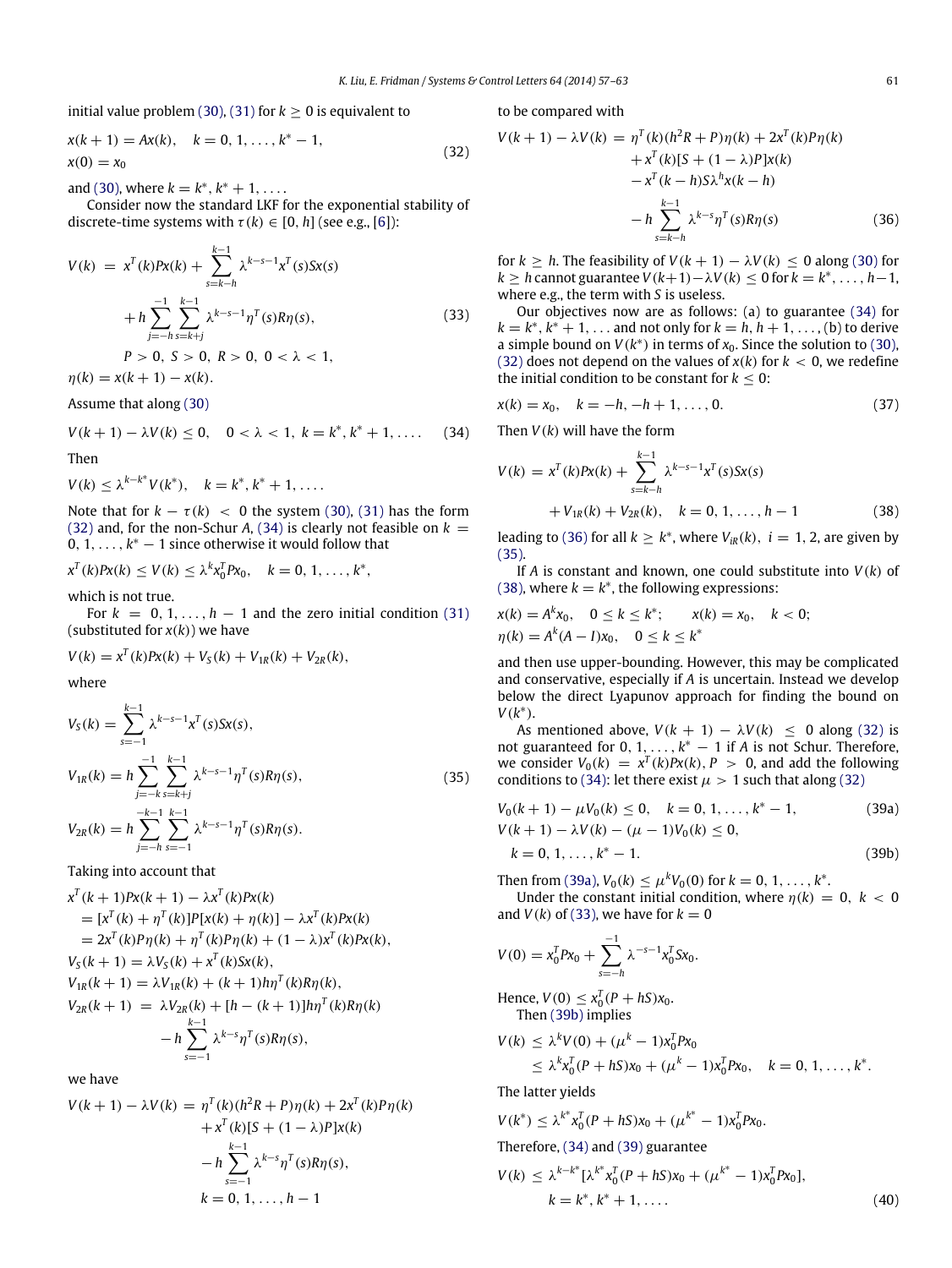We have proved the following:

<span id="page-5-0"></span>**Lemma 2.** *Under* A2*, let LKF given by* [\(33\)](#page-4-6) *satisfy* [\(34\)](#page-4-1) *along* [\(30\)](#page-3-3) and [\(39\)](#page-4-8) *along* [\(32\)](#page-4-0)*. Then the solution of the initial value problem* [\(30\)](#page-3-3)*,* [\(32\)](#page-4-0) *satisfies* [\(40\)](#page-4-9)*.*

**Remark 3.** If the system [\(1\)](#page-0-6) or [\(29\)](#page-3-5) has only state delay (and no input delay), the first delay interval should also be analyzed separately similar to [Lemma 1](#page-2-0) or [2,](#page-5-0) respectively. Indeed, in the continuous-time case, consider

$$
\dot{x}(t) = Ax(t) + A_1x(t-h),
$$

where *h* > 0 is a constant delay and *A* is not Hurwitz. Choose the initial condition to be zero for  $t \in [-h, -\varepsilon]$  with  $\varepsilon \to 0^+$ . Then for  $t \in [0, h-\varepsilon]$ , the system has a form  $\dot{x}(t) = Ax(t)$ , i.e.  $\dot{\bar{V}} + 2\alpha \bar{V} \leq 0$ for  $\bar{V}$  given by [\(5\)](#page-1-6) cannot be feasible for  $t \in [0, h - \varepsilon]$ .

#### **5. State-feedback control with input saturation: discrete-time**

Consider the system

$$
x(k + 1) = Ax(k) + Bu(k - \tau(k)),
$$
  
\n
$$
u(k) = Kx(k), \quad k \in \mathbb{Z}
$$
\n(41)

with the control law which is subject to the following amplitude constraints

$$
|u_i(k)| \le \bar{u}_i, \quad 0 < \bar{u}_i, \ i = 1, \dots, n_u, \ k \in \mathbb{Z}.\tag{42}
$$

The time-varying delay  $\tau(k)$  belongs to [0, *h*] and satisfies the assumption A2, where *h* is a positive integer. We will consider two cases: (1) *k* ∗ is known, (2) *k* ∗ is unknown but bounded by a known positive integer  $h_1 \leq h$ . Then the state-feedback has the following form  $u(k) = sat(Kx(k))$ . Applying the latter control law, the closedloop system obtained is

$$
x(k + 1) = Ax(k) + Bsat(Kx(k - \tau(k))),
$$
  
\n
$$
k = k^*, k^* + 1, ....
$$
\n(43)

Suppose for simplicity that  $u(k - \tau(k)) = 0$  for  $k - \tau(k) < 0$ . The initial condition is then given by [\(32\).](#page-4-0)

If the control is such that  $x(k) \in \mathcal{L}(K, \bar{u})$  then the system [\(43\)](#page-5-1) admits the linear representation

$$
x(k + 1) = Ax(k) + BKx(k - \tau(k)), \quad \tau(k) \in [0, h].
$$
 (44)

Our objective is to compute a controller gain *K* and an associated set of initial conditions that make the solutions of system [\(44\)](#page-5-2) exponentially stable. We apply LKF [\(33\)](#page-4-6) to system [\(44\)](#page-5-2) with timevarying delay from the maximum delay interval [0, *h*]. By using arguments similar to [Theorem 1,](#page-2-11) we arrive at

<span id="page-5-4"></span>**Theorem 2.** *Assume k*<sup>∗</sup> *is known. Given* ϵ ∈ R*, positive scalars*  $\lambda$  < 1,  $\beta$ ,  $\mu$  > 1,  $\sigma$  and positive integer h. Let there exist  $n \times n$ *matrices*  $\overline{P}$  > 0,  $\overline{P}_2$ ,  $\overline{S}_{12}$ ,  $\overline{R}$  > 0,  $\overline{S}$  > 0,  $n_u \times n$ -matrix Y such that  $S \leq \sigma P$ , [\(18\)](#page-2-6) and the following LMIs hold:

$$
\begin{bmatrix} (A-I)\bar{P}_2 + \bar{P}_2^T(A-I)^T + (1-\mu)\bar{P} & \bar{P} - \bar{P}_2 + \epsilon \bar{P}_2^T(A-I)^T \\ * & -\epsilon \bar{P}_2 - \epsilon \bar{P}_2^T + \bar{P} \end{bmatrix} < 0, \quad (45)
$$

$$
\begin{bmatrix} \Sigma_{11} & \Sigma_{12} & \bar{S}_{12}\lambda^h & BY + (\bar{R} - \bar{S}_{12})\lambda^h \\ * & \Sigma_{22} & 0 & \epsilon BY \\ * & * & -(\bar{S} + \bar{R})\lambda^h & (\bar{R} - \bar{S}_{12}^T)\lambda^h \\ * & * & * & \Sigma_{44} \end{bmatrix} < 0,
$$
 (46)

$$
\begin{bmatrix} \bar{P}\rho^{-1} & Y_j^T \\ * & \beta \bar{u}_j^2 \end{bmatrix} \geq 0, \quad j = 1, \dots, n_u,
$$
\n(47)

$$
\begin{bmatrix} \Sigma_{11} + (1 - \mu)\bar{P} & \Sigma_{12} & \bar{S}_{12}\lambda^h & (\bar{R} - \bar{S}_{12})\lambda^h \\ * & \Sigma_{22} & 0 & 0 \\ * & * & -(\bar{S} + \bar{R})\lambda^h & (\bar{R} - \bar{S}_{12}^T)\lambda^h \\ * & * & * & \Sigma_{44} \end{bmatrix} < 0,\tag{48}
$$

*where*

$$
\Sigma_{11} = (A - I)\bar{P}_2 + \bar{P}_2^T (A - I)^T + \bar{S} - \bar{R}\lambda^h + (1 - \lambda)\bar{P},
$$
  
\n
$$
\Sigma_{12} = \bar{P} - \bar{P}_2 + \epsilon \bar{P}_2^T (A - I)^T,
$$
  
\n
$$
\Sigma_{22} = -\epsilon \bar{P}_2 - \epsilon \bar{P}_2^T + h^2 \bar{R} + \bar{P},
$$
  
\n
$$
\Sigma_{44} = (-2\bar{R} + \bar{S}_{12} + \bar{S}_{12}^T)\lambda^h,
$$
  
\n
$$
\rho = \lambda^{k*} (1 + h\sigma) + \mu^{k*} - 1.
$$

*Then, for all initial conditions*  $x_0$  *belonging to*  $\mathcal{X}_\beta$ *, where*  $P =$  $\bar{P}_2^{-T} \bar{P} \bar{P}_2^{-1}$ , the closed-loop system [\(44\)](#page-5-2) is exponentially stable for all  $\text{delays } 0 \leq \tau(k) \leq h, \text{ where } K = Y\bar{P}_2^{-1}.$ 

*Moreover, if*  $k^*$  *is unknown but*  $k^* \leq h_1$  *with*  $h_1 \leq h$ *, where*  $h_1$  *is a* known bound, the term  $\bar{P}\rho^{-1}$  in [\(47\)](#page-5-3) is replaced by  $\bar{P}$ (*ho* +  $\mu^{k^*}$ )<sup>-1</sup>.

#### <span id="page-5-7"></span>**Remark 4.** Note that

$$
x_0^T P x_0 \leq \lambda_{\max}(P) |x_0|^2 \leq \beta^{-1},
$$

where λmax(*P*) denotes the largest eigenvalue of *P*. Hence the following initial region  $|x_0|^2 \leq \beta^{-1}/\lambda_{\max}(P)$  is inside of  $\mathcal{X}_{\beta}$ . Similar to [\[7\]](#page-6-6), in order to have a bigger initial ball, i.e., to minimize  $\lambda_{\text{max}}(P)$ we add the constraint

<span id="page-5-5"></span>
$$
\begin{bmatrix} -\varrho I & I \\ * & -\bar{P}_2 - \bar{P}_2^T + \bar{P} \end{bmatrix} < 0,\tag{49}
$$

to [Theorems 1](#page-2-11) and [2.](#page-5-4) Since *P* > 0 and *P* =  $\bar{P}_2^{-T} \bar{P} \bar{P}_2^{-1}$ , i.e.,  $\bar{P}$  =  $\bar{P}_2^T P \bar{P}_2$ , we have

$$
(P^{-1} - \bar{P}_2^T)P(P^{-1} - \bar{P}_2^T)^T \ge 0,
$$

which implies that  $P^{-1} \ge \bar{P}_2 + \bar{P}_2^T - \bar{P}$  or  $P \le (\bar{P}_2 + \bar{P}_2^T - \bar{P})^{-1}$ . Hence, by Schur complements, if [\(49\)](#page-5-5) holds, it follows that

<span id="page-5-1"></span>
$$
\varrho I > (\bar{P}_2 + \bar{P}_2^T - \bar{P})^{-1} \ge P,
$$

which implies that  $P < \rho I$ . So we need to minimize  $\rho$  in order to minimize  $\lambda_{\text{max}}(P)$ .

<span id="page-5-2"></span>**Remark 5.** It should be pointed out that the results presented in [Theorems 1](#page-2-11) and [2](#page-5-4) can be improved by the use of a generalized sector condition [\[8\]](#page-6-7) or a polytopic modeling [\[9\]](#page-6-8).

<span id="page-5-8"></span>**Remark 6.** LMIs of [Theorems 1](#page-2-11) and [2](#page-5-4) are affine in the system matrices. Therefore, in the case of system matrices from the uncertain time-varying polytope

$$
\Theta = \sum_{j=1}^{M} g_j(t) \Theta_j, \quad 0 \le g_j(t) \le 1,
$$
  

$$
\sum_{j=1}^{M} g_j(t) = 1, \quad \Theta_j = \begin{bmatrix} A^{(j)} & B^{(j)} \end{bmatrix},
$$

one have to solve these LMIs simultaneously for all the *M* vertices  $\Theta_j$ , applying the same decision matrices.

#### <span id="page-5-3"></span>**6. Examples**

<span id="page-5-9"></span><span id="page-5-6"></span>**Example 1.** Consider the system from [\[10\]](#page-6-9):

$$
\dot{x}(t) = \begin{bmatrix} 1.1 & -0.6 \\ 0.5 & -1 \end{bmatrix} x(t) + \begin{bmatrix} 1 \\ 1 \end{bmatrix} u(t - \tau(t)),
$$
\n(50)